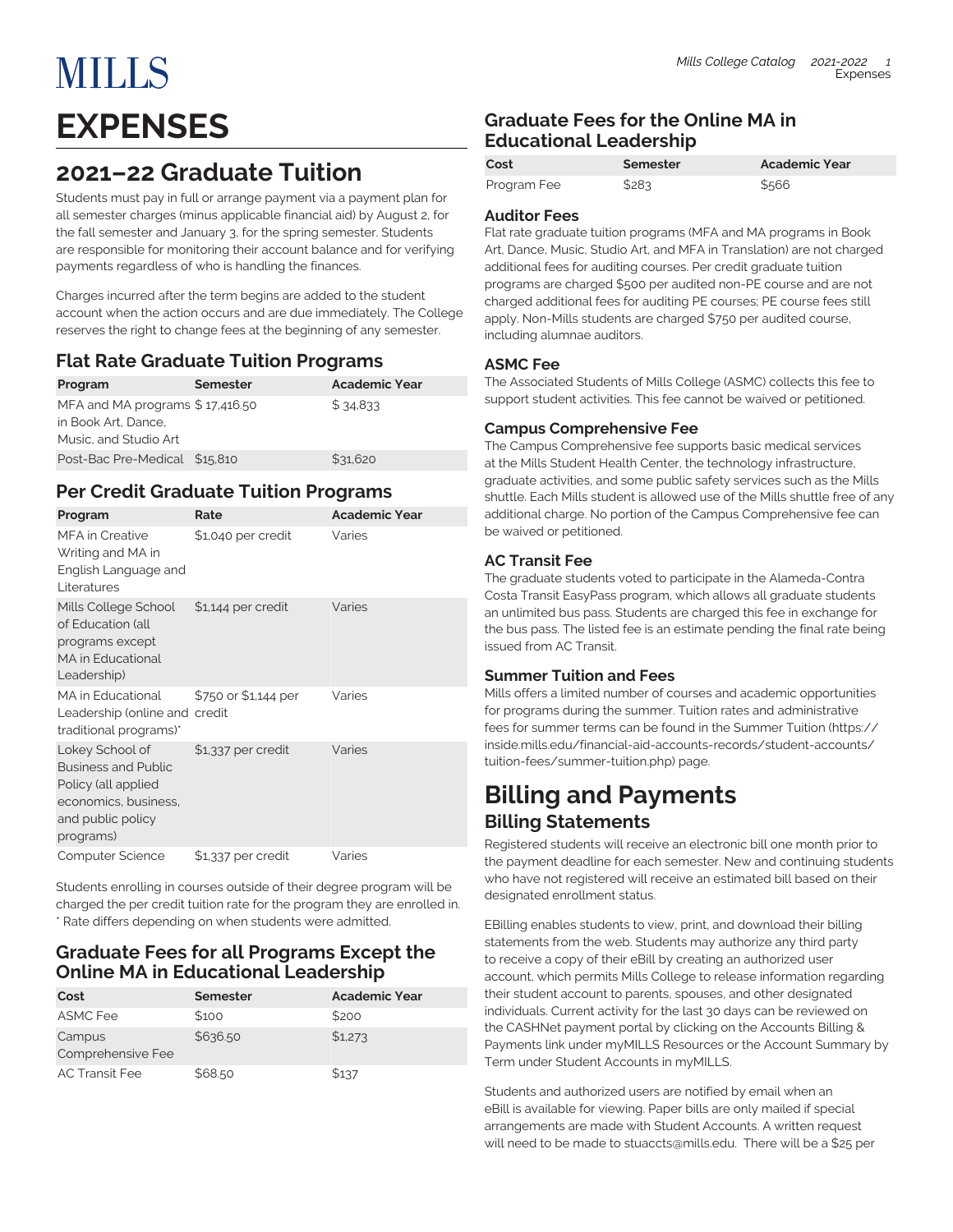# **MILLS**

semester per address charge for requesting paper bills. The charge will appear on the student's account.

Students who take a leave of absence from the College and who have an outstanding balance will be billed within 50 days of their official leave of absence date. Students who have withdrawn from the College and who have an outstanding balance will be billed by Mills College Collections.

### **Payment Policy**

Students must pay in full or make satisfactory payment arrangements by August 2, for the fall semester and January 3, for the spring semester. Satisfactory payment arrangements means that a student has made and documented arrangements to pay a remaining balance. This may include payment in full, an approved and current monthly payment plan, awarded and accepted grants and scholarships, accepted student loans for which all requirements have been completed, approved and certified private or PLUS loans, and/or documented outside scholarships or other outside monetary benefits. Students are responsible for monitoring their account balance and for verifying payments regardless of who is handling the finances.

Charges incurred after the term begins are added to the student account when the action occurs and are due immediately. The College reserves the right to change fees prior to the start of instruction of any semester.

### **2021-2022 Payment Deadlines & Other Important Dates**

| Payment                                                            | <b>Fall Semester</b> | <b>Spring Semester</b> |
|--------------------------------------------------------------------|----------------------|------------------------|
| Bills are sent to<br>students                                      | July 1               | November 22            |
| Payment or<br>Satisfactory Payment<br>Arrangements due             | August 2             | January 3              |
| Second Bill sent with<br>late fee charged                          | August 3             | January4               |
| Students with unpaid<br>accounts are dropped<br>from their courses | August 10            | January 11             |
| Last day to clear<br>accounts                                      | September 8          | February 2             |

### **Payments in Full**

Students wishing to pay their tuition and fees in full can pay by cash, check, foreign currency bank transfer, wire transfer (email the Finance Office at [finance@mills.edu](mailto:finance@mills.edu) for wire transfer information), or electronically through a checking or savings account. Payments by electronic checking or savings accounts can be made online. All fees are payable in US dollars.

### **Payments by Installment**

Students who prefer to pay their balance in installments may set up a monthly payment plan online through the Mills Resource Portal. Each semester, students pay an enrollment fee and then equal monthly installments, by automatic bank withdrawal, check, cash, or credit card. All fees are payable in US dollars. Students who do not meet the installment payment deadlines may be assessed a late payment fee each month.

### **Late Payments**

Accounts with past due balances are subject to late payment fees of up to \$250 per term. Students are provided with a grace period following the payment deadline before they are dropped from all registered classes. Students who have not made satisfactory payment arrangements by the end of the grace period will be dropped from their classes, have a hold placed on their account and will not be allowed to occupy on-campus housing.

A hold may be placed on a student's account for overdue balances. This hold will prevent students from accessing services such as registration, ordering transcripts, and receiving their diploma or certificate. Students' accounts must be paid in full before a diploma, transcript, or certificate can be issued.

Students on leave of absence or with Thesis In-Progress, or Dissertation In-Progress status who do not pay their outstanding balance by the due date on their first bill will be assessed a semester late fee that starts at \$25 and increases by \$25 increments, e.g., \$25, \$50, \$75, etc. All College services, including transcripts and readmission, will be withheld until the student account is paid in full.

### **Recovering from Late Payment**

Students who were dropped from their courses due to unpaid balances still have the opportunity to resolve their student account and be cleared to re-register prior to the add deadline. Students must pay in full or make satisfactory payment arrangements in order to clear their student account. Once the account is resolved, the related hold(s) will be removed and the student will be cleared to register in classes.

### **Administrative Withdrawal**

All students not registered, including those who were dropped from their classes due to unpaid balances, are subject to the Administrative Withdrawal policy, available here.

# **Tuition and Fees Adjustment Policy**

### **Leave of Absence or Withdrawal**

All students considering a leave of absence or withdrawal should refer to the Leave of Absence and Withdrawal sections in the Academic Regulations part of this catalog for the official procedure. All financial aid recipients considering a leave of absence or withdrawal should also review the Return of Federal, State, and Institutional Financial Aid Policy in the Financial Aid section of this catalog.

The leave of absence/withdrawal date is the date the student provides notification to the Division of Student Life of their intent to take a leave of absence or withdraw from the College. Once a student has completed the procedure for a leave of absence or withdrawal from the College, a tuition adjustment will be applied to their student account which, in turn, may or may not result in a refund to the student. A student will receive a refund only if there is a credit balance on the student's account after the tuition adjustment has been made and after federal, institutional, and/or state financial aid has been returned to the programs, according to the Return of Federal, State, and Institutional Financial Aid Policy.

No mandatory fees, such as the campus comprehensive fee, ASMC fee, AC Transit fee, and installment fees if enrolled in a payment plan, will be credited as of the first day of instruction.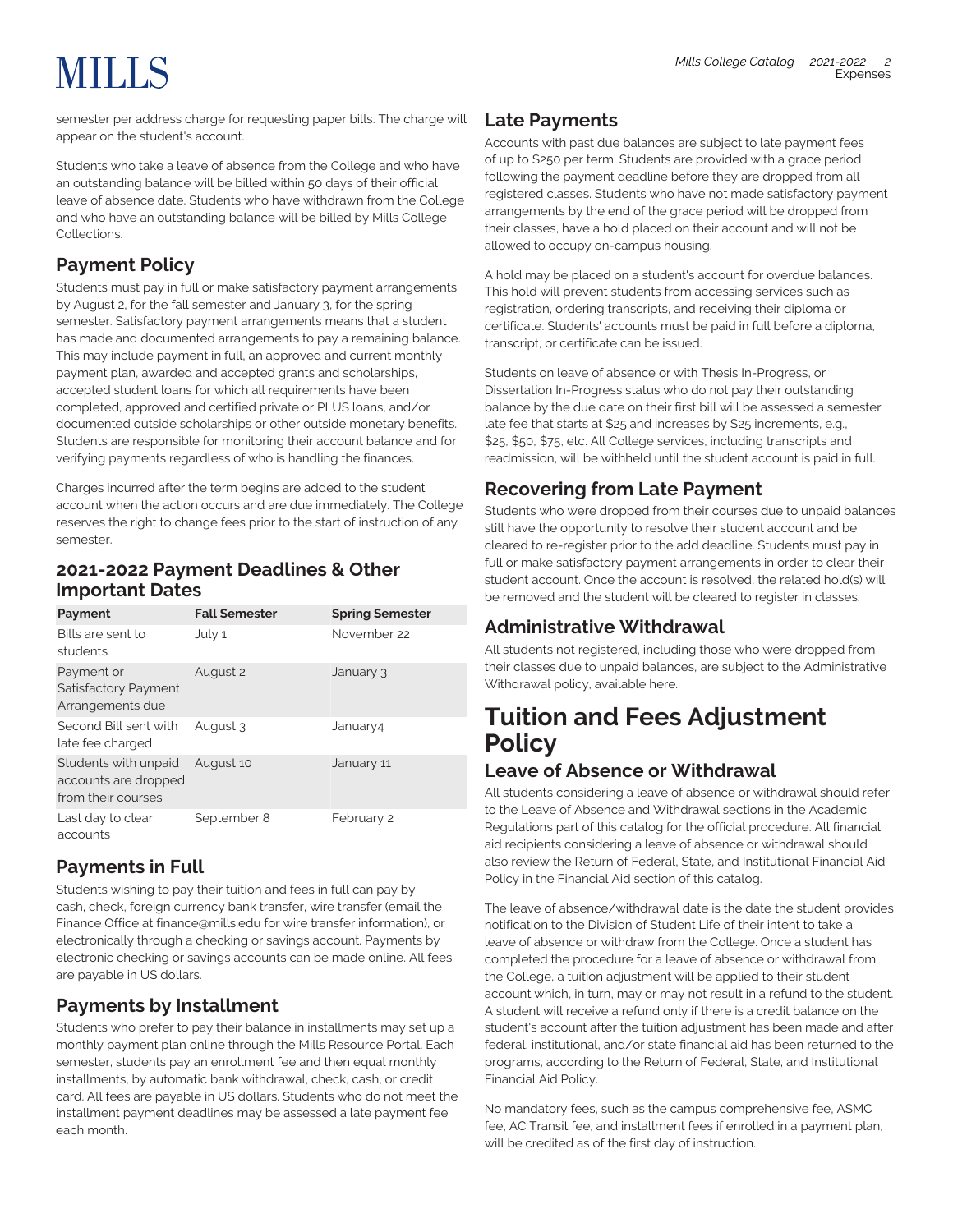# **MILLS**

| <b>Official Date of Notification</b>             | Adjustment                                                                                                                         |
|--------------------------------------------------|------------------------------------------------------------------------------------------------------------------------------------|
| Before first day of instruction                  | • All tuition charges and fees<br>credited 100%                                                                                    |
|                                                  | • Enrollment deposit is forfeited.                                                                                                 |
| First day of instruction through add<br>deadline | • Credited 90% of tuition charges<br>only.<br>• Mandatory fees will not be<br>credited and the enrollment<br>deposit is forfeited. |
| After add deadline                               | • No credit of any tuition or fees<br>charges.<br>• Enrollment deposit is forfeited.                                               |

This policy is only for tuition and fees related to your registration. Residential students who take a leave of absence or withdraw from the College will be released from their housing agreement once their leave is filed, they have moved out of housing and turned in all their keys. Their costs will be prorated based on the night all keys have been returned and move out confirmed (see [Deposits and Refunds](https://inside.mills.edu/student-life/housing/application-fees-refunds.php) [\(https://inside.mills.edu/student-life/housing/](https://inside.mills.edu/student-life/housing/application-fees-refunds.php) [application-fees-refunds.php\)](https://inside.mills.edu/student-life/housing/application-fees-refunds.php)). A credit for housing and dining will be calculated for the remainder of the semester based on a nightly rate.

### **Change in Enrollment Status**

Full-time students who drop from full-time to part time, part-time students who reduce credits or drop courses, or students taking overload credits who drop credits will have their tuition charges adjusted according to the below schedule. Financial aid may also be adjusted to reflect a change in enrollment status. Students should consult with a financial aid counselor before changing their enrollment status. This adjustment may or may not result in a refund to the student. The change in enrollment status may also impact the student's ability to meet the satisfactory academic progress requirements to maintain financial aid eligibility for future semesters.

The campus comprehensive fee, ASMC fee, AC Transit and Student Health Insurance fees are not prorated for part-time status.

| <b>Official Date of Notification</b>             | Adjustment                                                                             |
|--------------------------------------------------|----------------------------------------------------------------------------------------|
| Before the first day of instruction              | • Credited 100% of tuition<br>charges associated with the<br>reduction of credits      |
| First day of instruction through add<br>deadline | $\cdot$ Credited 80% of tuition charges<br>associated with the reduction<br>of credits |
| After add deadline                               | • No credit                                                                            |

### **Special Course Fees and Additional Program Costs Book Art**

Book art studio fees for individual courses range from \$50 to \$200. If a student drops a studio class by the add deadline the fee will be reversed; otherwise, the fee will remain on the student's account.

### **Dance**

Graduate students in dance should expect to incur additional expenses related to their graduate performances and thesis concert. All graduate dance students are charged a \$150 a semester Wellness fee. Contact the department for additional information.

### **Education (Teacher Education)**

An additional program fee of \$250 per semester is required of all students enrolled in the teacher education credential program (multiple and single subject credential) during their first year.

### **Early Childhood Education MA**

An additional program fee of \$150 is required of first-year students enrolled in the early childhood education master's degree programs (including child life in hospitals, the BA in Child Development/MA in ECE Accelerated Degree Program and the early childhood special education credential). If a student officially takes a leave of absence or withdraws from Mills by the add deadline, the fee will be reversed; otherwise, the fee will remain on the student's account. Students should anticipate additional fees for CPR preparation, fingerprinting and liability insurance associated with internships and student teaching in the Laboratory School, local schools and hospitals.

### **Education Leadership**

An additional program fee of \$100 is required of first-year students enrolled in the educational leadership master's and doctoral degree programs. If a student officially takes a leave of absence or withdraws from Mills by the add deadline, the fee will be reversed; otherwise, the fee will remain on the student's account.

### **Music**

Individual instruction fees, which are in addition to the course credit fee, provide for 14 hours of lessons for voice and instruments, and 7 hours for composition lessons. Fees range from \$700 to \$2,000, depending on the instructor. A list of instructors and their fees is available from the Music Department. Practice rooms may be rented for \$60 per semester.

Graduate students in the Electronic Music and Recording Media MFA Program should budget for additional materials required for work in this medium. An average of \$600 per semester is required to cover the cost of recordable compact discs and DVDs, hard drives, software, and electronic supplies.

### **Physical Education**

PE Course fees charged upon registration: Healthy Eating \$40, Intro to Sports Medicine \$10. If a student drops a class by the add deadline, Mills will reverse the fee; otherwise, the fee will remain on the student's account.

Fees paid to outside vendors: Sailing class has a fee payable to City of Oakland \$35. American Red Cross charges fees ranging from \$50 to \$150 for courses such as First Aid/ CPR-AED, Lifeguard Training,